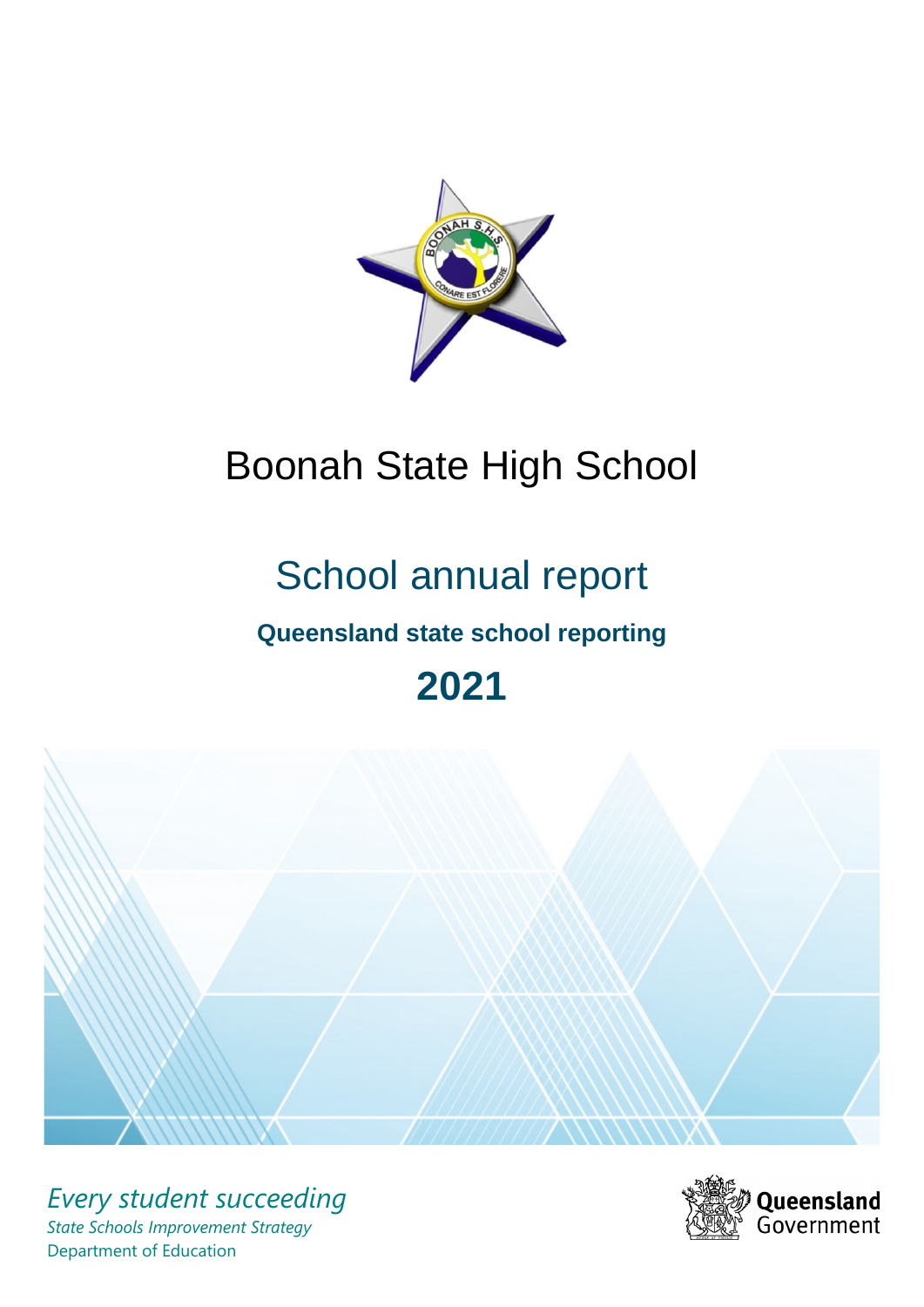**OFFICIAL – Public** Published as information source only. Public information used to create this report may not appear in this format in the public domain Please refer to disclaimer information.

#### **Contact details**

| <b>Postal Address</b> | PO Box 94 Boonah 4310         |
|-----------------------|-------------------------------|
| <b>Phone</b>          | $(07)$ 5460 6111              |
| Fax                   |                               |
| Email                 | principal@boonahshs.eq.edu.au |
| Website               | https://boonahshs.eq.edu.au   |

#### **Disclaimer**

The materials presented in this report are distributed by the Department of Education (the department) as an information source only.

The information and data in this report is subject to change without notice.<br>The department makes no statements, representations, or warranties about the accuracy or completeness of, and you should not rely on, any informa report. The department disclaim all responsibility and all liability (including without limitation, liability in negligence) for all expenses, losses, damages and costs you might incur as a

result of the information in this report being inaccurate or incomplete in any way, and for any reason. Despite our best efforts, the department makes no warranties that the information in this report is free of infection by computer viruses or other contamination.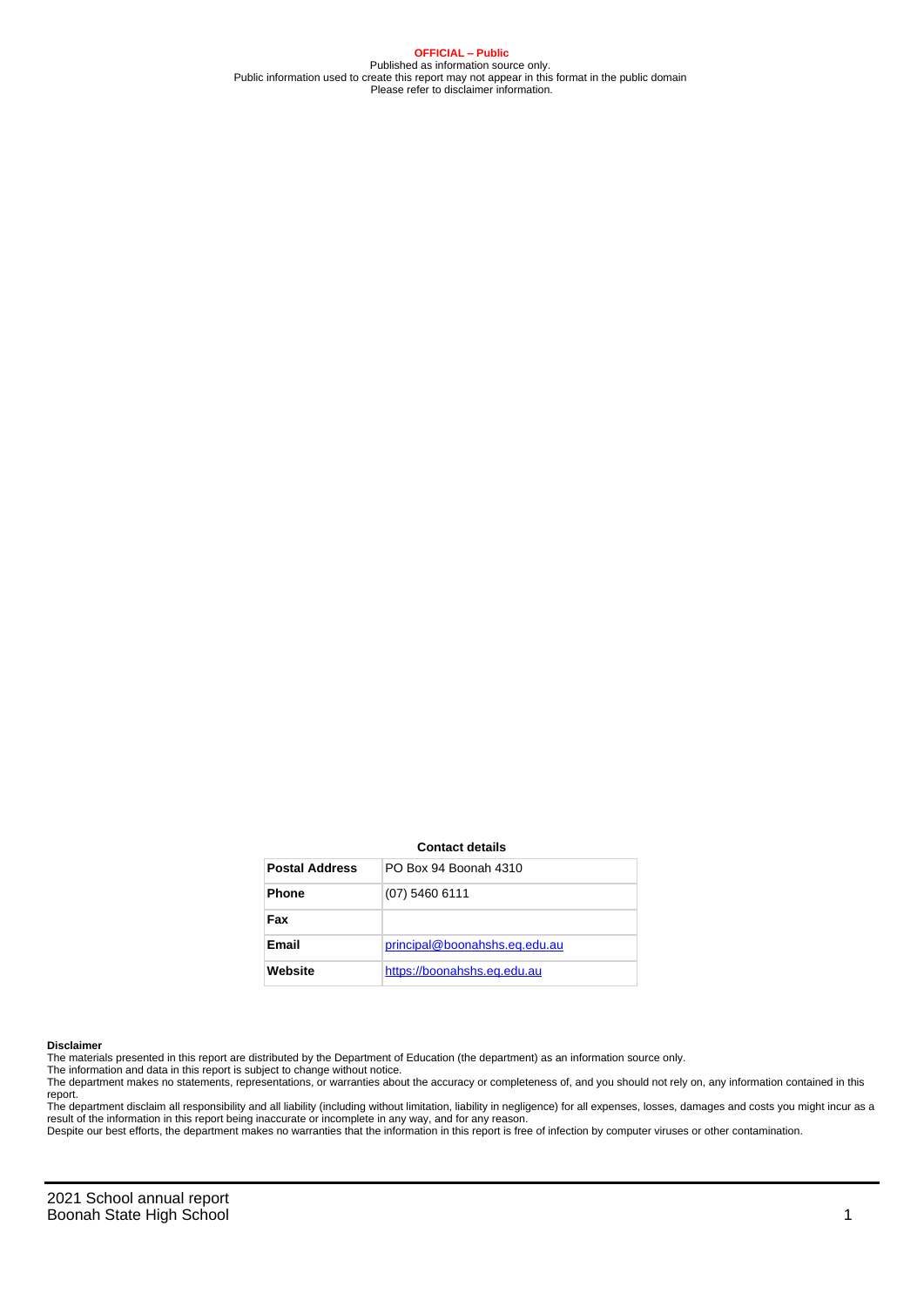| School context                   |                                                                                                                                                                                              |
|----------------------------------|----------------------------------------------------------------------------------------------------------------------------------------------------------------------------------------------|
| Coeducational or single sex      | Coeducational                                                                                                                                                                                |
| <b>Independent Public School</b> | No.                                                                                                                                                                                          |
| Year levels offered in 2021      | Year $7 -$ Year 12                                                                                                                                                                           |
| Webpages                         | Additional information about Queensland state schools is located on the:<br>My School website<br>Queensland Government data website<br>Queensland Government schools directory website.<br>٠ |

# **Characteristics of the student body**

## **Student enrolments**

### **Table 1: Student enrolments by year level**

|                   |      | <b>February</b> |      | <b>August</b> |      |      |  |
|-------------------|------|-----------------|------|---------------|------|------|--|
| <b>Year Level</b> | 2019 | 2020            | 2021 | 2019          | 2020 | 2021 |  |
| Year <sub>7</sub> | 122  | 116             | 117  | 119           | 114  | 118  |  |
| Year <sub>8</sub> | 129  | 120             | 112  | 129           | 115  | 115  |  |
| Year 9            | 133  | 126             | 115  | 131           | 130  | 112  |  |
| Year 10           | 119  | 124             | 129  | 112           | 123  | 122  |  |
| Year 11           | 103  | 98              | 103  | 96            | 97   | 96   |  |
| Year 12           | 60   | 92              | 84   | 56            | 89   | 84   |  |
| <b>Total</b>      | 666  | 676             | 660  | 643           | 668  | 647  |  |

Notes

1. Student counts include headcount of all full- and part-time students at the school.

## **Average class sizes**

### **Table 2: Average class size information for each phase of schooling**

| <b>Year Levels</b> | 2019 | 2020 | 2021 |
|--------------------|------|------|------|
| Year 7 – Year 10   | 23   | 24   | 23   |
| Year 11 – Year 12  | 15   | 17   |      |

Notes

1. Classes are measured against the target of 25 students per teacher in Prep to Year 3 and Years 11 to 12, and target of 28 students per teacher in Years 4 to 10. Where composite classes exist across cohorts (e.g. Year 3/4) the class size targets would be the lower cohort target.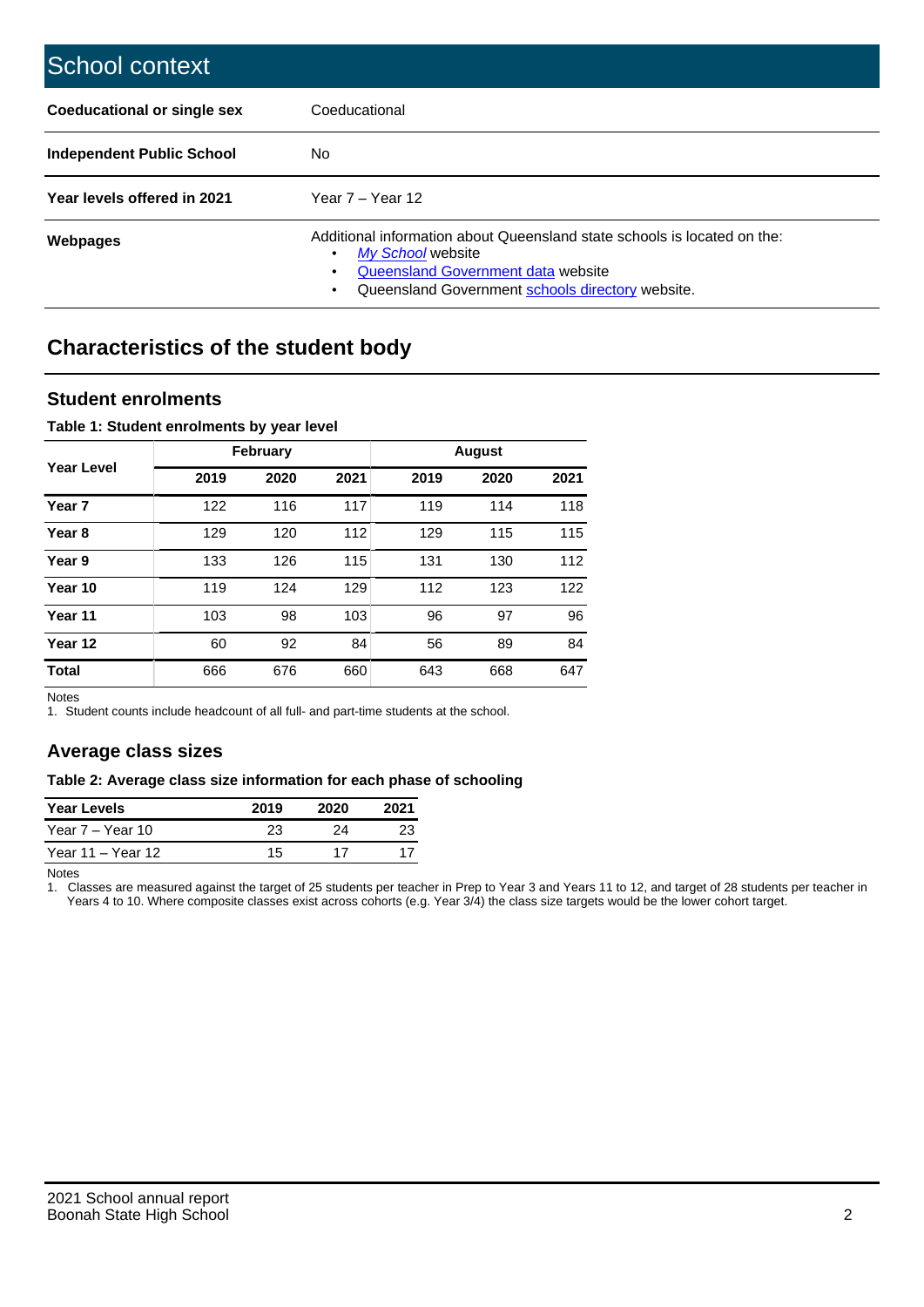## **Respectful relationships education**

To support students' learning, health and wellbeing all state schools are required to implement respectful relationships education through the Prep to Year 10 Australian Curriculum: Health and Physical Education and/or through school pastoral care programs across Prep to Year 12.

## **Parent, student and staff satisfaction**

Tables 3–5 show selected items from the Parent/Caregiver, Student and Staff School Opinion Surveys. In response to the COVID-19 health emergency, the annual school opinion surveys of students, teachers and staff were not administered in 2020. A new time series started in 2021 and data from this collection is not considered directly comparable with earlier collections due to significant methodology changes.

For state level information go to the **[School Opinion Survey](https://qed.qld.gov.au/publications/reports/statistics/schooling/schools/schoolopinionsurvey) webpage**.

#### **Table 3: Parent/Caregiver Survey**

| Percentage of parents/caregivers who agree <sup>1</sup> that:                                               | 2019  | 2020 | 2021  |
|-------------------------------------------------------------------------------------------------------------|-------|------|-------|
| This is a good school.                                                                                      | 86.6% |      | 83.2% |
| My child likes being at this school. <sup>2</sup>                                                           | 89.4% |      | 80.2% |
| My child feels safe at this school. <sup>2</sup>                                                            | 89.4% |      | 81.2% |
| My child's learning needs are being met at this school. <sup>2</sup>                                        | 88.2% |      | 75.6% |
| My child is making good progress at this school. <sup>2</sup>                                               | 94.1% |      | 83.1% |
| Teachers at this school expect my child to do his or her best. <sup>2</sup>                                 | 97.6% |      | 94.7% |
| Teachers at this school provide my child with useful feedback about his or her school<br>work. <sup>2</sup> | 87.8% |      | 84.1% |
| Teachers at this school motivate my child to learn. <sup>2</sup>                                            | 85.5% |      | 79.1% |
| Teachers at this school treat students fairly. <sup>2</sup>                                                 | 77.1% |      | 76.9% |
| can talk to my child's teachers about my concerns. <sup>2</sup>                                             | 96.3% |      | 89.9% |
| This school works with me to support my child's learning. <sup>2</sup>                                      | 84.3% |      | 83.1% |
| This school takes parents' opinions seriously. <sup>2</sup>                                                 | 67.5% |      | 67.5% |
| Student behaviour is well managed at this school. <sup>2</sup>                                              | 67.9% |      | 62.3% |
| This school looks for ways to improve. <sup>2</sup>                                                         | 78.2% |      | 77.9% |
| This school is well maintained. <sup>2</sup>                                                                | 87.8% |      | 91.9% |

Notes

1. Agree represents the percentage of respondents who Somewhat Agree, Agree or Strongly Agree with the statement.

2. Nationally agreed parents/caregiver items.

3. DW = Data withheld to ensure confidentiality.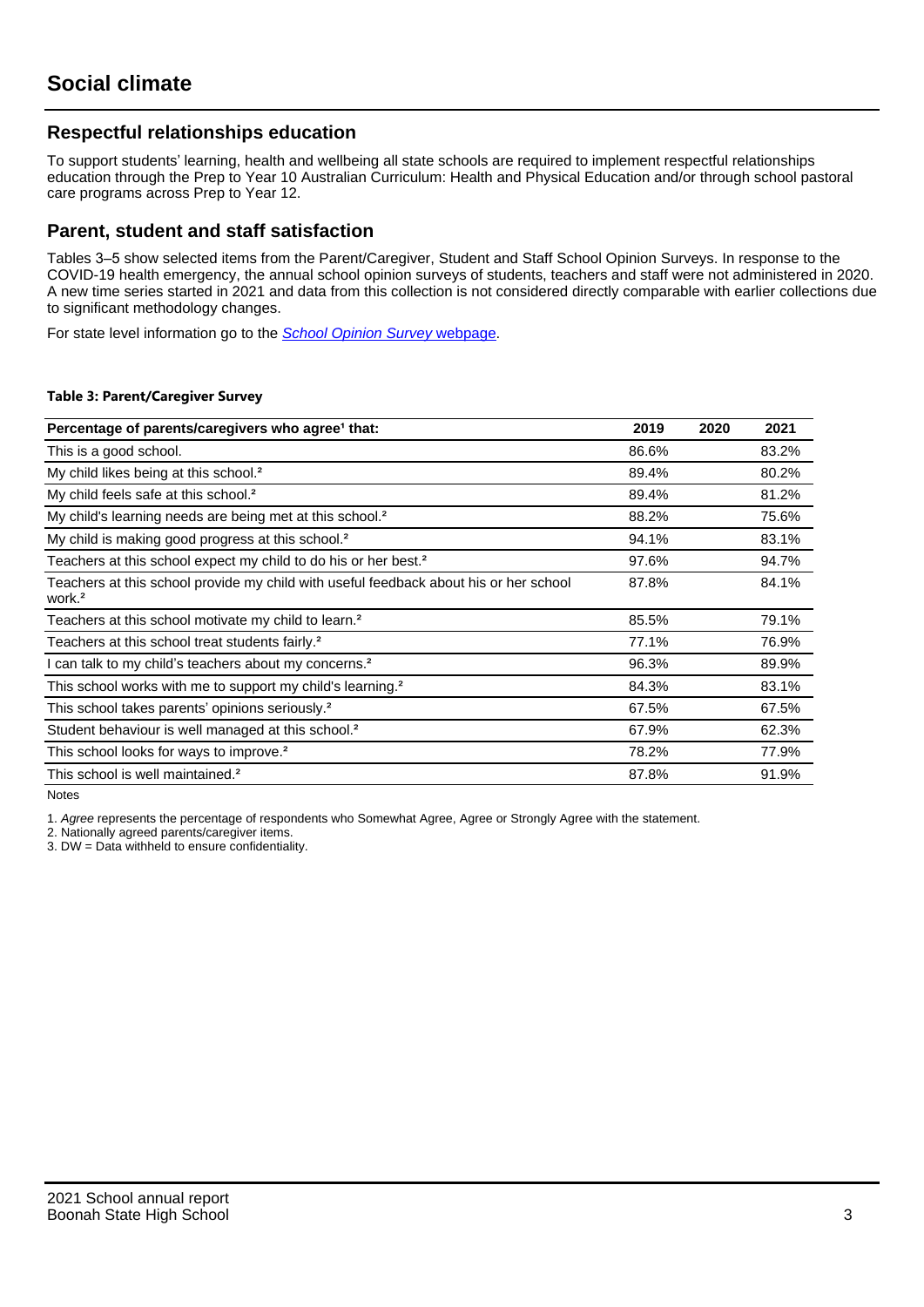#### **Table 4: Student Survey**

| Percentage of students who agree <sup>1</sup> that:                            | 2019  | 2020 | 2021  |
|--------------------------------------------------------------------------------|-------|------|-------|
| I like being at my school. <sup>2</sup>                                        | 87.1% |      | 49.0% |
| I feel safe at my school. <sup>2</sup>                                         | 85.7% |      | 73.6% |
| My teachers motivate me to learn. <sup>2</sup>                                 | 75.8% |      | 77.6% |
| My teachers expect me to do my best. <sup>2</sup>                              | 96.8% |      | 93.0% |
| My teachers provide me with useful feedback about my school work. <sup>2</sup> | 85.7% |      | 76.7% |
| Teachers at my school treat students fairly. <sup>2</sup>                      | 72.6% |      | 70.4% |
| can talk to my teachers about my concerns. <sup>2</sup>                        | 60.3% |      | 52.1% |
| My school takes students' opinions seriously. <sup>2</sup>                     | 62.7% |      | 40.0% |
| Student behaviour is well managed at my school. <sup>2</sup>                   | 50.0% |      | 38.2% |
| My school looks for ways to improve. <sup>2</sup>                              | 72.1% |      | 61.2% |
| My school is well maintained. <sup>2</sup>                                     | 72.6% |      | 51.2% |
| My school gives me opportunities to do interesting things. <sup>2</sup>        | 72.6% |      | 69.4% |

Notes

1. Agree represents the percentage of respondents who Somewhat Agree, Agree or Strongly Agree with the statement.

2. Nationally agreed student items.

3. DW = Data withheld to ensure confidentiality.

### **Table 5: Staff Survey**

| Percentage of staff who agree <sup>1</sup> that:                                                            | 2019  | 2020 | 2021  |
|-------------------------------------------------------------------------------------------------------------|-------|------|-------|
| I feel confident embedding Aboriginal and Torres Strait Islander perspectives across the<br>learning areas. | 76.6% |      | 63.6% |
| I enjoy working at this school. <sup>2</sup>                                                                | 90.1% |      | 76.9% |
| I feel this school is a safe place in which to work. <sup>2</sup>                                           | 85.9% |      | 80.8% |
| I receive useful feedback about my work at this school. <sup>2</sup>                                        | 66.2% |      | 51.9% |
| Students are encouraged to do their best at this school. <sup>2</sup>                                       | 82.6% |      | 78.0% |
| Students are treated fairly at this school. <sup>2</sup>                                                    | 82.4% |      | 62.7% |
| Student behaviour is well managed at this school. <sup>2</sup>                                              | 53.6% |      | 34.6% |
| Staff are well supported at this school. <sup>2</sup>                                                       | 59.2% |      | 53.8% |
| This school takes staff opinions seriously. <sup>2</sup>                                                    | 45.7% |      | 39.2% |
| This school looks for ways to improve. <sup>2</sup>                                                         | 69.0% |      | 54.9% |
| This school is well maintained. <sup>2</sup>                                                                | 87.1% |      | 75.0% |
| This school gives me opportunities to do interesting things. <sup>2</sup>                                   | 71.8% |      | 62.7% |

Notes

1. Agree represents the percentage of respondents who Somewhat Agree, Agree or Strongly Agree with the statement.

2. Nationally agreed staff items.

3. DW = Data withheld to ensure confidentiality.

# **Description of how this school manages non-attendance**

Queensland state schools manage non-attendance in line with the Queensland Department of Education procedures: [Managing Student Absences and Enforcing Enrolment and Attendance at State Schools](https://ppr.qed.qld.gov.au/pp/managing-student-absences-and-enforcing-enrolment-and-attendance-at-state-schools-procedure); and [Roll Marking in State Schools,](https://ppr.qed.qld.gov.au/pp/roll-marking-in-state-schools-procedure) which outline processes for managing and recording student attendance and absenteeism.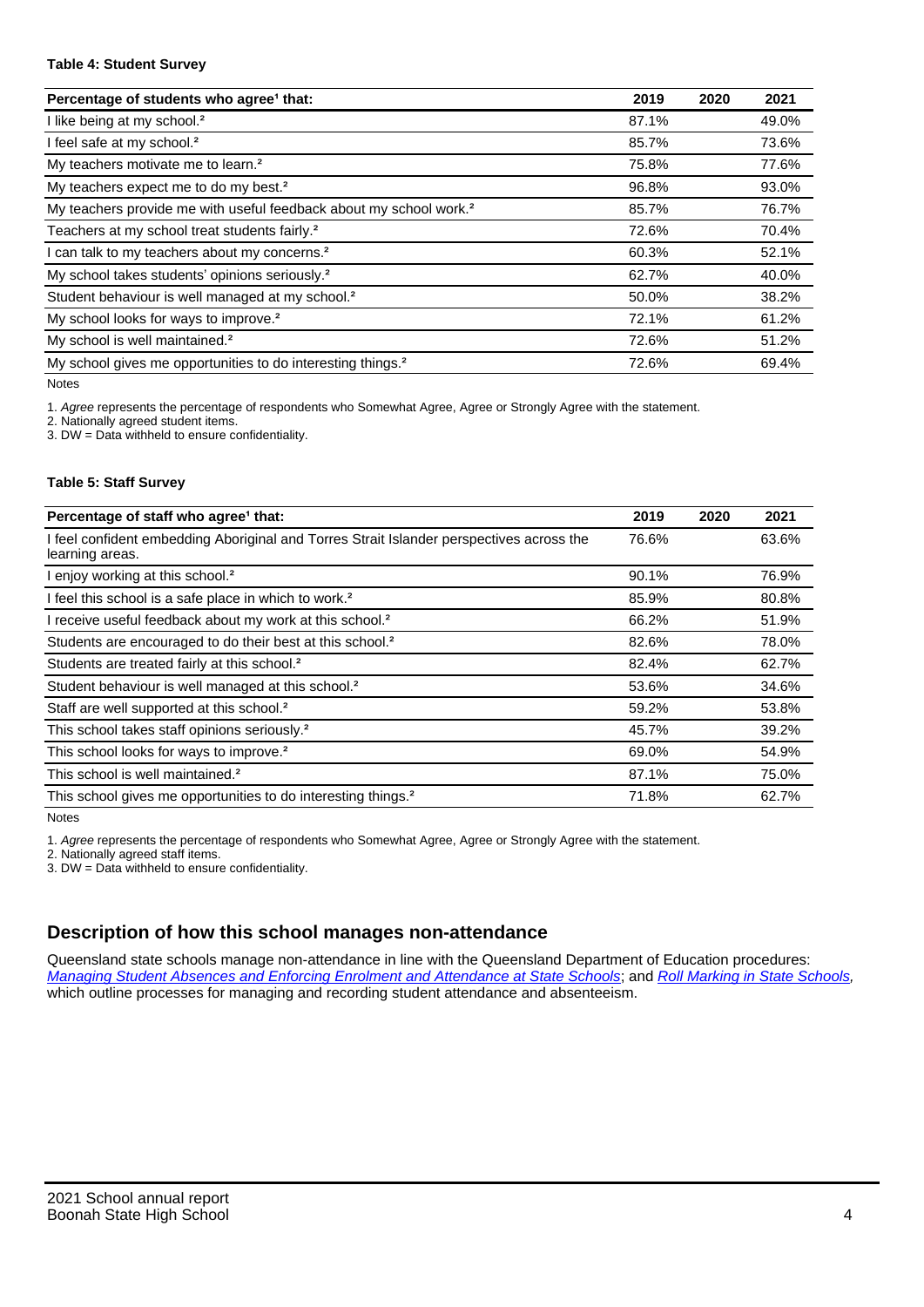# **School disciplinary absences**

#### **Table 6: Count of school disciplinary absences at this school**

| Type of school disciplinary absence | 2019 | 2020 | 2021 |
|-------------------------------------|------|------|------|
| Short suspension                    | 97   | 84   | 133  |
| Long suspension                     | 4    |      |      |
| Exclusion                           | 2    |      |      |
| Cancellation                        | 8    |      |      |
| Total                               | 111  | 85   | 135  |

Notes

1. School disciplinary absence (SDA) data is a total of short suspensions (1–10 days), long suspensions (11–20 days), exclusions and cancellations. 2. The number of SDAs is not the number of students who received an SDA as one student may be suspended several times in a school year. Each time a student is suspended it is recorded as an additional SDA. The data does not reflect the outcomes of appeal decisions.

3. 2020 data was impacted by the COVID-19 health emergency. There were significantly fewer SDAs during the home-based learning period (the first five weeks of Term 2) compared to other years.

# **School funding**

## **School income broken down by funding source**

School income, reported by financial year accounting cycle using standardised national methodologies and broken down by funding source is available via the [My School](http://www.myschool.edu.au/) website.

### **How to access our income details**

- 1. Click on the My School link <http://www.myschool.edu.au/>.
- 2. Enter the school name or suburb of the school you wish to search.

| Search by school name or suburb | <b>School sector</b> | School type | <b>State</b> |  |
|---------------------------------|----------------------|-------------|--------------|--|
|                                 |                      |             |              |  |

3. Click on View School Profile to access the school's profile.



4. Click on Finances and select the appropriate year to view school financial information.

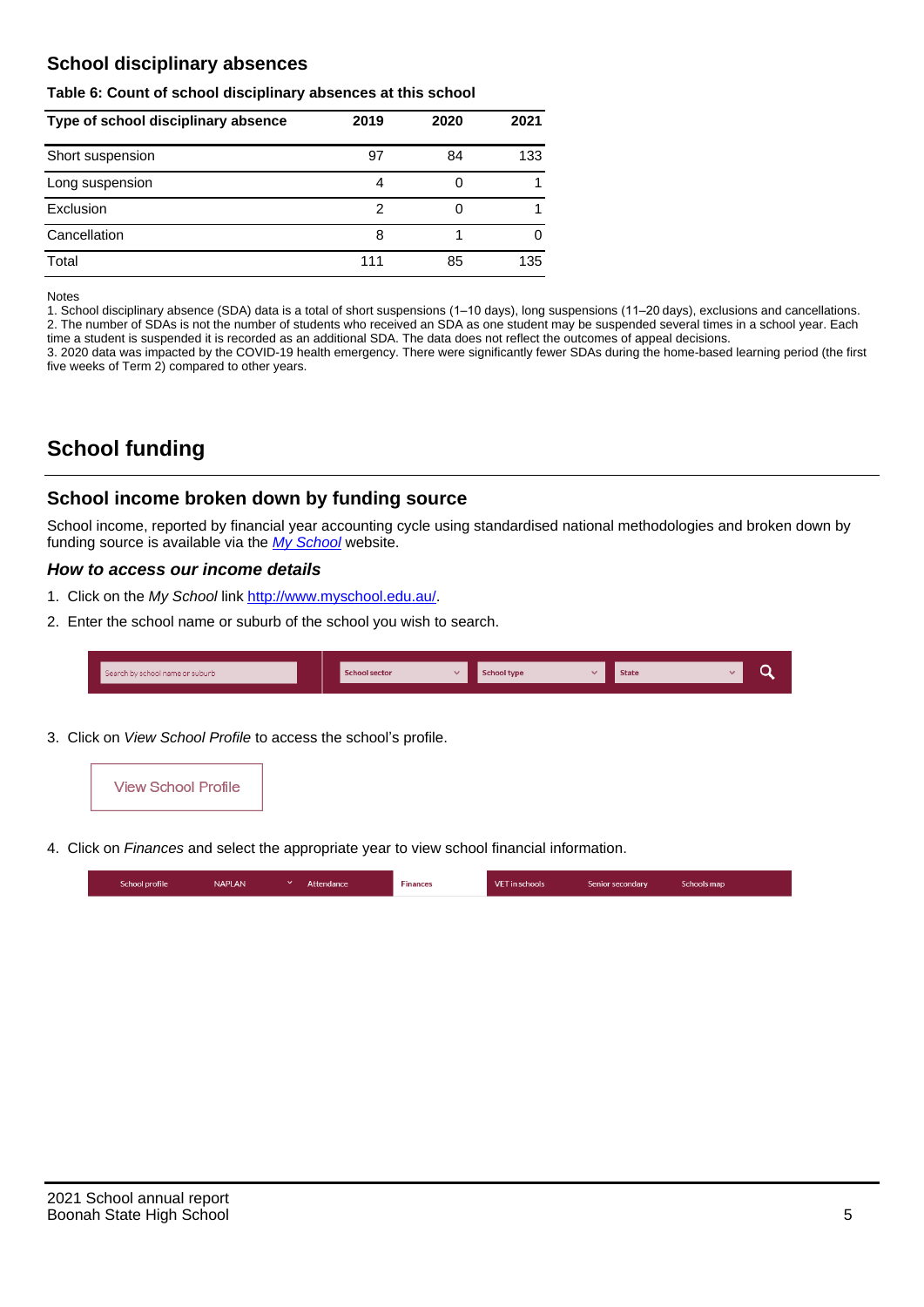# **Teacher standards and qualifications**

The Teacher registration eligibility requirements: Policy (p.1) states:

To be eligible for registration, a person must satisfy the Queensland College of Teachers (QCT) that they meet requirements regarding qualification and experience, or have otherwise met the requirements of the Australian Professional Standards for Teachers (APST). A person must also satisfy the QCT that they are suitable to teach and meet English language proficiency requirements. All these requirements are specified in the Act and the Education (Queensland College of Teachers) Regulation 2005 (the Regulation).

The qualifications required for teacher registration are successful completion of either -

- (a) a four-year initial teacher education program including teacher education studies of at least one year (e.g. a Bachelor of Education, or a double Bachelor degree in Science and Teaching) or
- (b) a one-year graduate initial teacher education program following a degree (e.g. a one-year Graduate Diploma of Education (Secondary) after a three-year Bachelor degree) or
- (c) another course of teacher education that the QCT is reasonably satisfied is the equivalent of (a) or (b). These are considered on a case-by-case basis.

For more information, please refer to the following link:

• <https://www.qct.edu.au/registration/qualifications>

# **Workforce composition**

## **Staff composition, including Indigenous staff**

### **Table 7: Workforce composition for this school**

|                    | <b>Teaching staff</b> |      |      | Non-teaching staff |      |                 | Indigenous staff |      |      |  |
|--------------------|-----------------------|------|------|--------------------|------|-----------------|------------------|------|------|--|
| <b>Description</b> | 2019                  | 2020 | 2021 | 2019               | 2020 | 2021            | 2019             | 2020 | 2021 |  |
| Headcount          | 58                    | 58   | 54   | 33                 | 34   | 33              | <5               | <5   |      |  |
| <b>FTF</b>         | 55                    | 54   | 52   | 22                 | 22   | 23 <sub>1</sub> | <5               | ה>   |      |  |

Notes

1. Teaching staff includes school leaders.

2. Indigenous refers to Aboriginal and Torres Strait Islander people of Australia.

3. FTE = full-time equivalent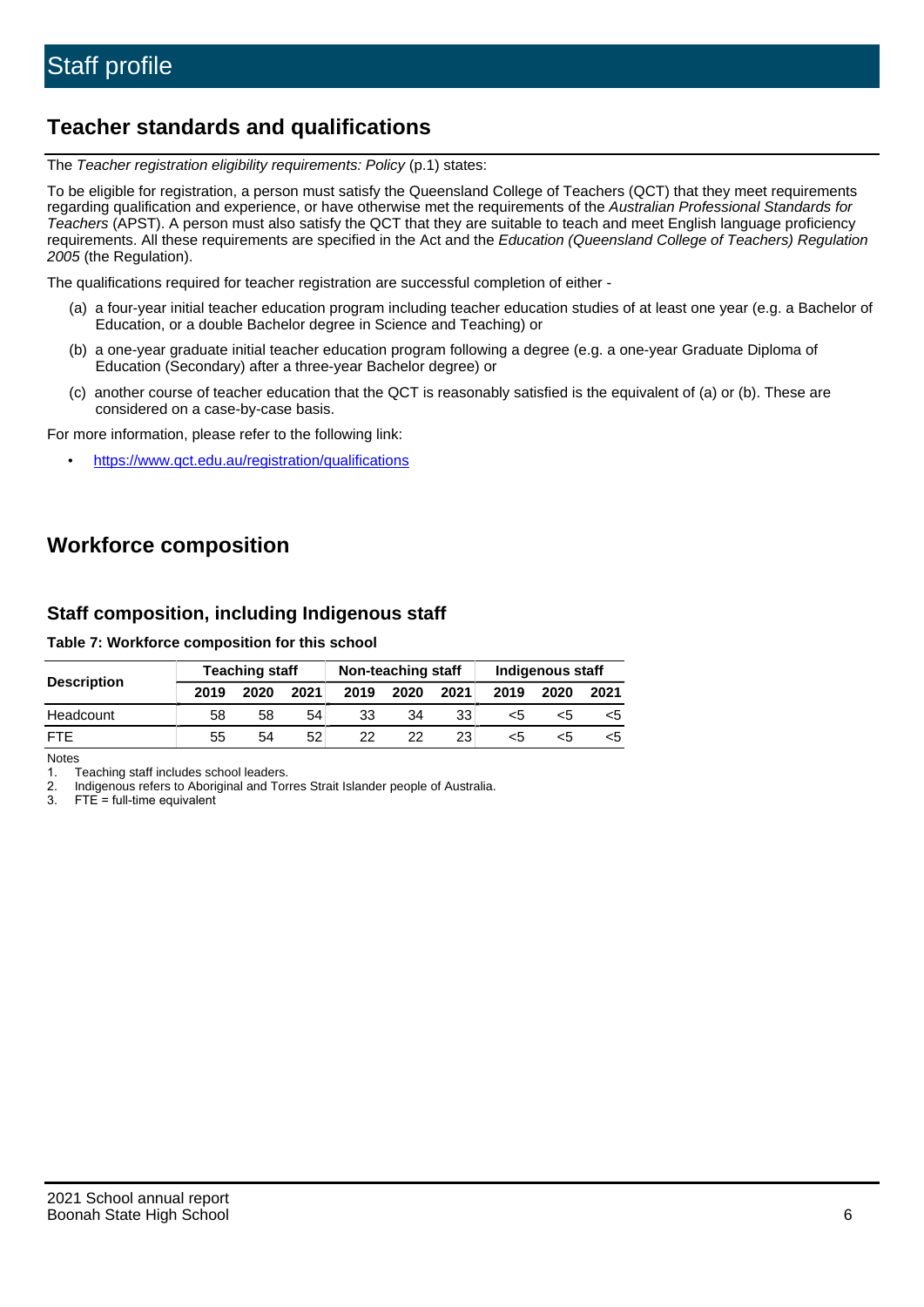# **Key student outcomes**

## **Student attendance**

Tables 8–9 show attendance rates at this school as percentages. In 2020, the COVID-19 health emergency affected student attendance in Queensland Government schools. Comparisons between 2020 and other years' attendance data should not be made.

#### **Table 8: Overall student attendance at this school**

| <b>Description</b>                                  | 2019 | 2020 | 2021 |
|-----------------------------------------------------|------|------|------|
| Overall attendance rate for students at this school | 90%  | 90%  | 87%  |

Notes

1. The attendance rate is the full- and part-time days attended as a percentage of enrolled school days.

2. Full-time students only.

#### **Table 9: Student attendance rates for each year level at this school**

| <b>Year Level</b> | 2019 | 2020 | 2021 |
|-------------------|------|------|------|
| Year 7            | 90%  | 90%  | 89%  |
| Year 8            | 91%  | 89%  | 87%  |
| Year 9            | 88%  | 91%  | 85%  |
| Year 10           | 90%  | 89%  | 86%  |
| Year 11           | 91%  | 91%  | 88%  |
| Year 12           | 89%  | 91%  | 89%  |

Notes

1. The attendance rate is the full- and part-time days attended as a percentage of enrolled school days.

2. Full-time students only.

3. DW = Data withheld to ensure confidentiality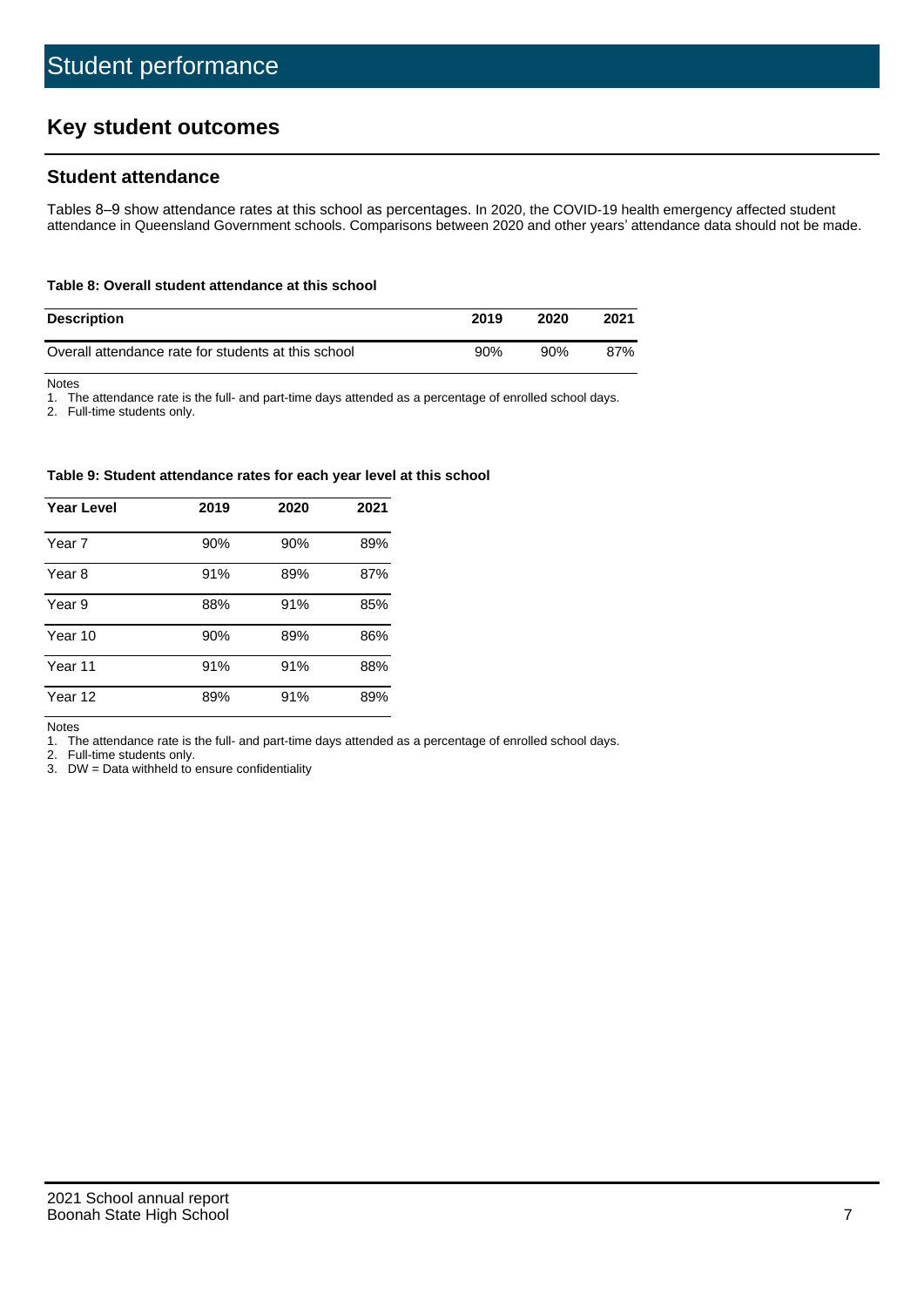# **NAPLAN**

Our reading, writing, spelling, grammar and punctuation, and numeracy results for the Years 3, 5, 7 and 9 NAPLAN tests are available via the [My School](http://www.myschool.edu.au/) website.

### **How to access our NAPLAN results**

- 1. Click on the My School link <http://www.myschool.edu.au/>.
- 2. Enter the school name or suburb of the school you wish to search.

| Search by school name or suburb | <b>School sector</b> | <b>School type</b>                        |          | <b>State</b> |  |
|---------------------------------|----------------------|-------------------------------------------|----------|--------------|--|
|                                 |                      |                                           |          |              |  |
|                                 |                      | $\sim$ $\sim$ $\sim$ $\sim$ $\sim$ $\sim$ | $\cdots$ |              |  |

3. Click on View School Profile of the appropriate school to access the school's profile.

| <b>View School Profile</b> |
|----------------------------|
|----------------------------|

4. Click on NAPLAN and select a year to view school NAPLAN information.

|  | School profile | <b>NAPLAN</b><br>$\sim$ 1 | Attendance | <b>Finances</b> | <b>VET</b> in schools | Senior secondary | Schools map |
|--|----------------|---------------------------|------------|-----------------|-----------------------|------------------|-------------|
|--|----------------|---------------------------|------------|-----------------|-----------------------|------------------|-------------|

#### Notes

- 1. If you are unable to access the internet, please contact the school for a hard copy of the school's NAPLAN results.
- 2. The National Assessment Program Literacy and Numeracy ([NAPLAN\)](http://www.nap.edu.au/naplan) is an annual assessment for students in Years 3, 5, 7 and 9.